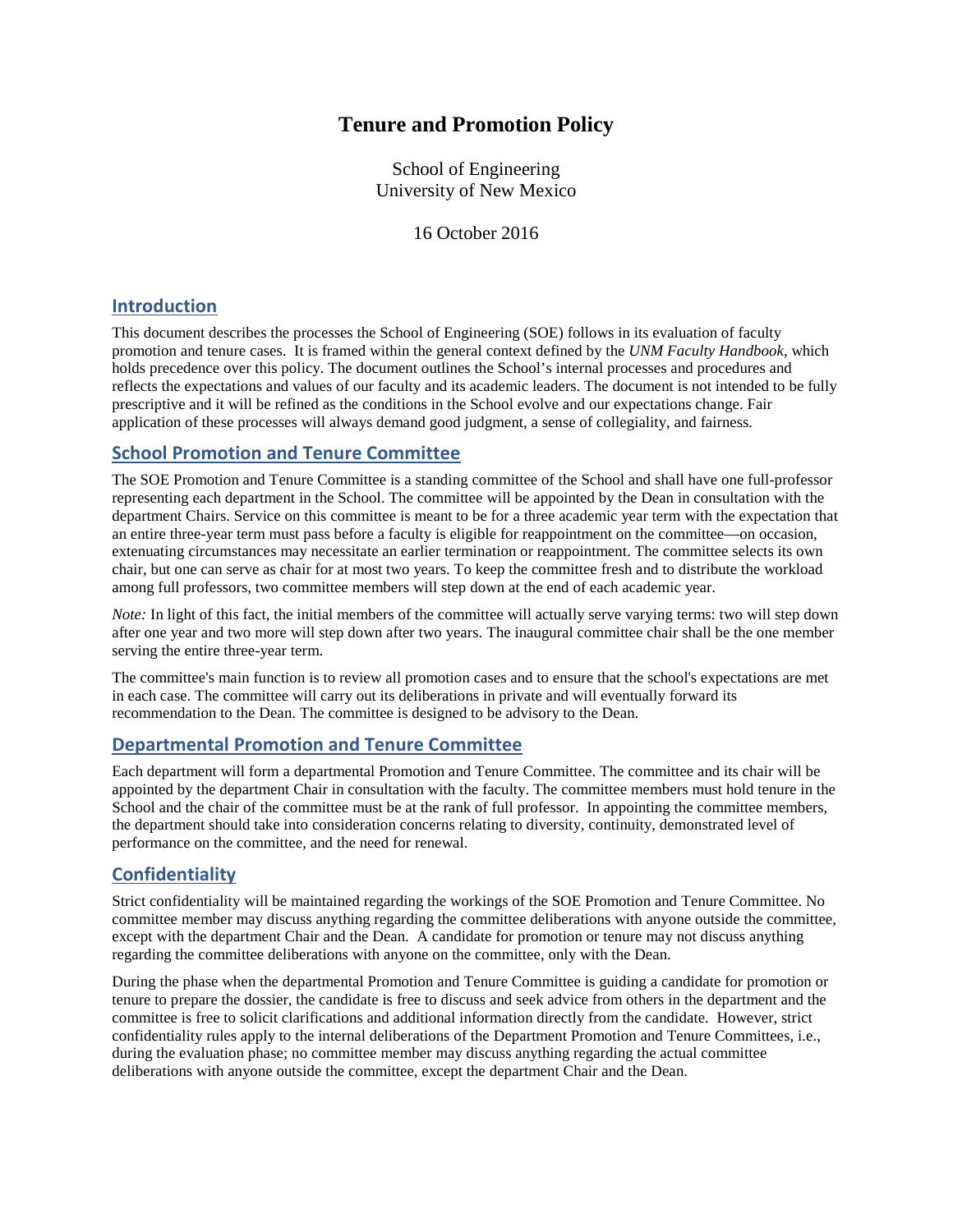### **Categories for Evaluation**

The categories for faculty performance evaluations include teaching, scholarly work, service, and personal characteristics (*UNM Faculty Handbook*, Section B.1.2). Special attention is devoted to the following aspects within the School of Engineering.

- 1. **Teaching** Teaching is evidenced through: 1) classroom performance in lectures or laboratories, 2) individual advisement of students including those conducting projects, theses or dissertations, 3) development of new courses or curricula, and 4) outside recognition or publications of educational material.
- 2. **Scholarly work** In the School of Engineering, scholarly work is generally understood as research performance. Evidence of scholarly work includes the following: 1) a research agenda that the faculty member is actively pursuing, 2) a research program involving graduate students, which results in theses and dissertations, 3) development of proposals to funding agencies, 4) externally funded research awards and contracts, 5) archival publications in reputable, peer-evaluated sources pertaining to the faculty member's research discipline, and 6) patents.
- 3. **Service** Service activities include: 1) membership on Department-, School- and University-level committees or other special assignments, 2) serving as faculty advisor to a student organization, 3) serving on the editorial board of a science or engineering journal, 4) serving as a referee for journal articles, 5) serving as a proposal reviewer for government agencies, 6) serving as an officer or committee member in a professional organization, and 7) leadership positions in professional conference meetings.
- 4. **Personal characteristics** This category relates to the personal traits that influence an individual's effectiveness as a faculty member and includes intellectual breadth, emotional stability and maturity, ethical behavior, and collegiality. By its nature the appraisal of personal characteristics must be handled with flexibility and great prudence.

# **Expectations**

To achieve promotion, tenure, or both, a faculty member is required to be effective in all four areas. The *UNM Faculty Handbook* stipulates that excellence in either teaching or scholarly work constitutes the chief basis for tenure and promotion. Service and personal characteristics are important, but normally round out and complement the faculty member's strengths in teaching and scholarly work. With the University aspiring to being nationally and internationally recognized as a premier research institution, research excellence continues to be an important consideration in all tenure and promotion decisions within the School of Engineering.

#### *Promotion to Professor*

To be promoted to Professor, the faculty member shall have attained high standards in teaching and shall have made nationally recognized scholarly contributions to his/her field. In general, a sustained research funding program, demonstrated research impact, a demonstrated record of graduating doctoral students, a demonstrated stature on a national scale, and active involvement in service activities both within UNM and external to UNM constitute the basis for promotion consideration. Promotion is granted with the expectation that the individual will continue to make such contributions.

#### *Promotion to Associate Professor with Tenure*

It is UNM policy that tenure and promotion to the rank of Associate Professor are normally granted together. Any departures from this policy must follow the guidelines provided in the *UNM Faculty Handbook* (Section B.4.8). To attain promotion to Associate Professor with tenure, a faculty member must have established a strong scholarly reputation.

To demonstrate excellence in research, the faculty member shall have developed an independent research program as evidenced by national-level funding, significant peer-reviewed publications, and advisement of doctoral students who have graduated or are close to graduation. Continued growth of the individual's research operation is to be expected.

To demonstrate excellence in teaching, the faculty member must be recognized by students and colleagues as an effective, caring, and innovative teacher. Additional credentials may be accrued by having obtained national-level funding on pedagogical strategies, having developed innovative methods in teaching, or having published papers on engineering education in reputable journals. Finally, the faculty member's teaching excellence is enhanced by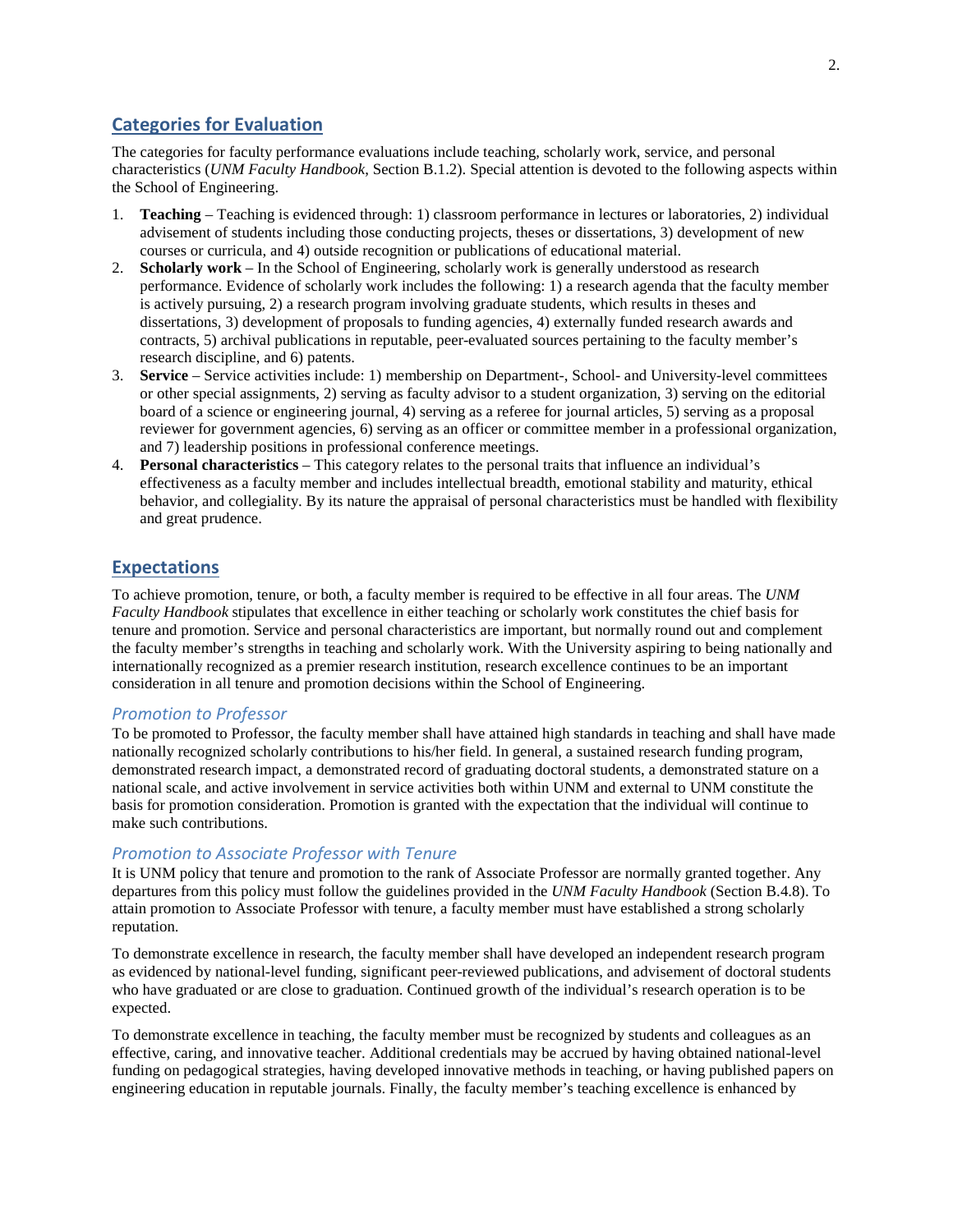having been recognized with honors and awards within or outside the University. Authoring a textbook will also be viewed favorably.

### *Mid-probationary Review*

At the time when the mid-probationary review is conducted, a faculty member shall have displayed his/her ability to be an effective instructor and researcher in the School of Engineering. The individual is expected to demonstrate that he/she is on the right path, in all aspects, toward attaining tenure and promotion to Associate Professor. An upward trajectory in terms of research program development is essential to receive a positive recommendation.

### **Candidate Dossier**

A candidate's dossier must include the following documents, on separate pages (inclusion of additional documents, unsolicited letters, etc. is strongly discouraged):

- biographical information including
	- publications (list submissions separate; list published and accepted papers together; separate refereed journal papers, refereed conference papers, book chapters, articles in the popular press, etc.)
	- patents (list only those already issued or filed)
	- awards and honors
	- professional standing, external service, and service to UNM
	- funding history (grants funded, role on the grant PI or co-PI, total budget and the UNM portion on multiinstitutional endeavors; list separately all pending grants)
	- students supervised, graduated, and their placement (if known); separate MS and PhD students
	- students in the pipeline and their current stage pre qualifier, qualifier, pre proposal, proposal
- teaching statement
- research statement
- statement of professional aspirations for the next decade
- citations over a 5-year term (3 years in case of mid-probationary review), sum of citations for 3 most cited papers, and the source of citations
- teaching evaluation scores for the most recent 3 years
- 5 most significant publications in the last 5 years (with brief summary)
- list of 6 colleagues willing to serve as references for the candidate including a brief statement of their qualifications *(not needed for the mid-probationary review)*

Candidates are strongly encouraged to limit the length of the "teaching statement," "research statement," and "statement of professional aspirations" to at most 2 pages each. The remaining components of the dossier are added by the departmental Promotion and Tenure Committee:

- confidential teaching evaluation by a peer
- list of contacted reviewers and response status; separate those supplied by the candidate and those selected by the committee; include rank and institutional affiliation
- professional letters of reference *(not needed for the mid-probationary review)*

# **Evaluation and Promotion Process**

#### *Departmental Promotion & Tenure Committee Role*

The process starts with the candidate submitting his/her dossier to the departmental Promotion and Tenure Committee. During this initial stage, the responsibility of the committee is to guide the candidate towards developing the strongest possible case and to decide on the outside reviewers (in consultation with the Chair and the candidate—see below). In a subsequent phase, the responsibility of the committee shifts to an evaluation of the case seeking to secure all the information necessary for the voting tenured faculty to assess the candidate's dossier, i.e., getting reference letters as well as any other information that might help the voting faculty in its consideration of the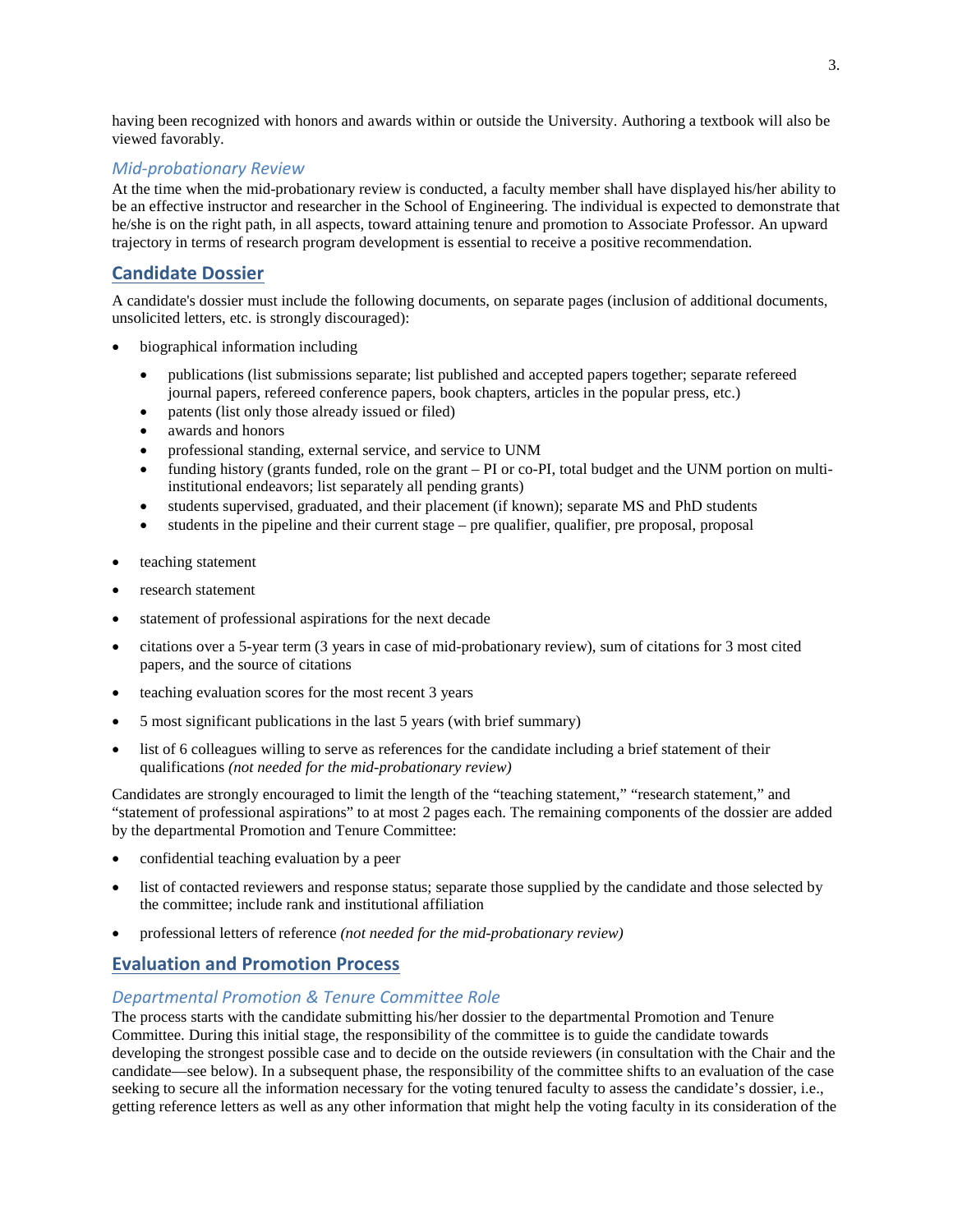candidate. The committee will summarize the information it has gathered in the form of strengths of the candidates and issues of concern. The committee role is not to take a position on the case, but to prepare and present all the relevant data and concerns to the departmental faculty.

#### *Selection of External Reviewers*

The dossier should include at least 6 external anonymous letters of reference (the candidate will not be provided the names of the external reviewers). Either the department Chair or the committee chair, on behalf of the department Chair, will request the reviews, using a standard letter. The candidate will provide a list of 6 names outside UNM to serve as external reviewers in the case. The candidate may also provide a list of external reviewers who should be excluded from consideration along with an explanation of the reasons why they should not be contacted. The committee, in consultation with the department Chair and the tenured faculty, will develop a list of four to five names of independently selected external reviewers. External reviewers should be well-established scholars from multiple reputable institutions, and have a rank equivalent or higher than the rank the candidate aspires for. It is recommended that at least one of the external reviewers be the Chair of a department in the candidate's discipline of rank higher than the candidate's department. The committee will make sure that at least 3 letters of reference will be from the list provided by the candidate and at least 3 letters of reference are from the list of references selected by the committee. The committee will keep a list of all contacted references and, when appropriate, the reasons why the reviewers declined the request to provide a reference.

No letters are required for the mid-probationary review.

### *Evaluation and Vote by the Faculty*

- 1. A tenured faculty member of rank equal to or higher than that the candidate aspires to, should be assigned by the departmental Promotion and Tenure Committee, in consultation with the department Chair and the candidate, to observe the candidate's classroom teaching—ideally, during two most recent semesters. The candidate will be informed in advance when his/her teaching will be observed. The evaluating faculty member will file with the committee an evaluation form within one week after the class visit to be included in the candidate's dossier.
- 2. The candidate will make an oral presentation in the middle of the fall semester to the whole faculty of the department on his/her accomplishments in research and teaching, with a special focus on his/her professional aspirations for the next decade. The purpose of this meeting is to provide a forum for the candidate to inform the rest of the faculty of his/her accomplishments. The date of the one-hour presentation will be determined in consultation with the candidate, the committee, and the department Chair. The dossier sent to the external reviewers will be made available to the faculty by the date of the presentation.
- 3. The voting faculty will hold a closed-door preliminary assessment of the candidate's dossier after the presentation in order to raise any issues which need to be investigated further or to identify clarification questions regarding any aspect of the candidate's case. Most often, this meeting is expected to be brief.
- 4. After the dossier is complete with the external reviews, the voting faculty will hold a meeting, discuss the candidate's case/dossier and hold a secret vote to be recorded by the department Chair. For a tenure and promotion case, there should be separate votes on promotion and tenure. As per *UNM Faculty Handbook*, every voting faculty member will include an evaluation along with his/her vote.

### *Chair's recommendation*

The department Chair in his/her recommendation letter to the Dean, will summarize the discussion that took place during the faculty meeting, report the vote and give his/her own assessment of the candidate's case. The voting faculty is encouraged to write informative comments on the candidate's dossier, which could help in the candidate's evaluation outside the department. For mid-probationary review, it is expected that along with the recommendation, the Chair will discuss which aspects of the candidate's accomplishments need to be further strengthened to prepare for consideration for promotion and tenure. The Chair will discuss the review and recommendation with the candidate. The candidate will also be advised in writing whether the recommendation is negative or positive.

### *Opportunity for the candidate to respond*

In case the department Chair's recommendation to the Dean is negative, the candidate will have the right to rebut and appeal to the Dean. If requested, the candidate will be provided all confidential information including external reviews after proper redacting to protect the confidentiality of the external reviewers.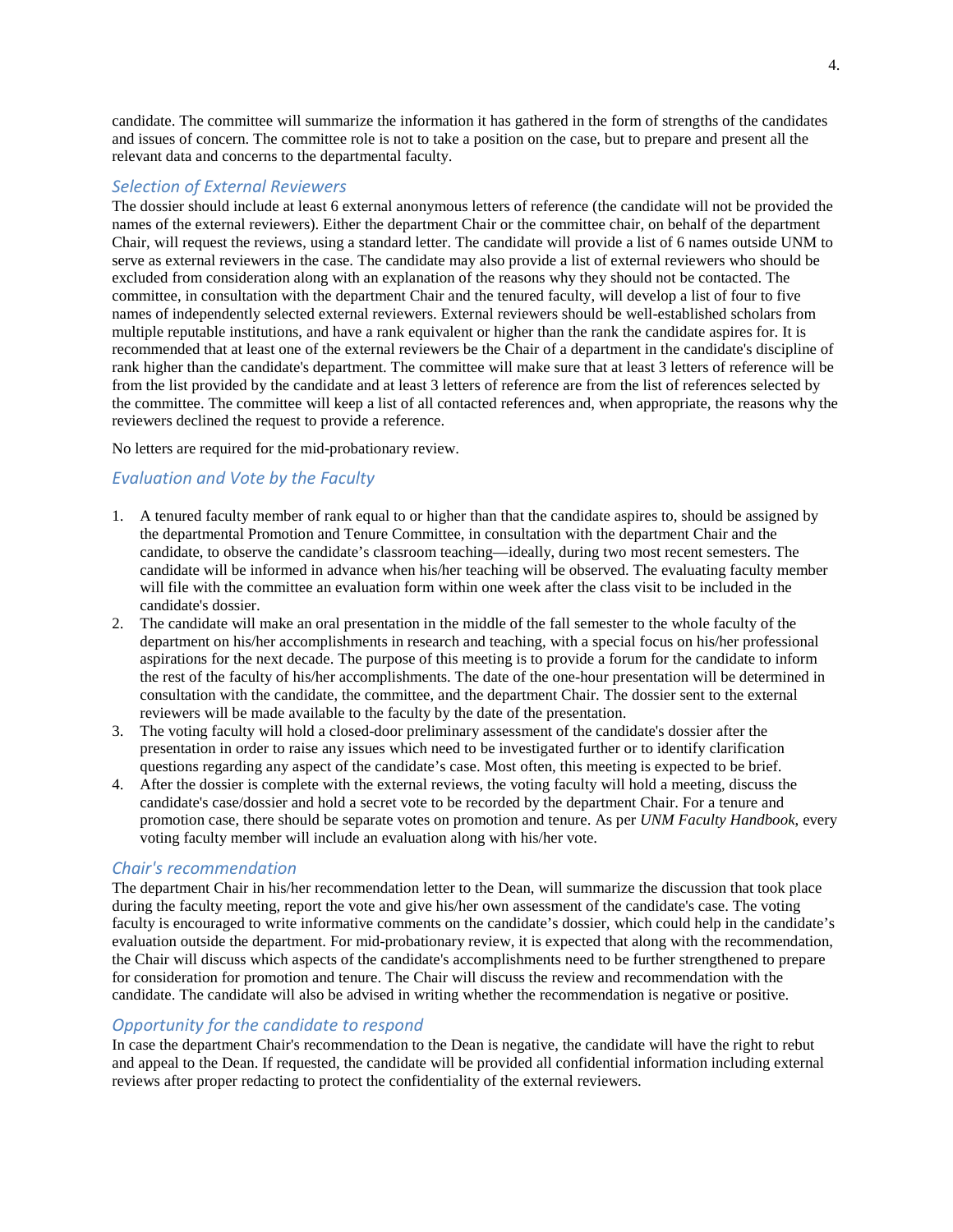#### *Review by SOE Promotion and Tenure Committee*

In the next step, the dossier will be reviewed by the School Promotion and Tenure Committee. The department Chair will make a presentation of the candidate's dossier to the committee. The committee may choose to seek clarifications, whenever needed, on the dossier, from the department Chair. The committee will make a written recommendation to the Dean, to be presented by the committee chair.

#### *Review by the Dean and Recommendation to the Provost*

The Dean will review the dossier and make a recommendation to the Provost. The candidate will be informed in writing of the Dean's recommendation. If the Dean's recommendation is negative, the candidate will have the right to rebut and appeal to the Provost. If requested, the candidate will be provided all confidential information including external reviews after proper redacting to protect the confidentiality of the external reviewers.